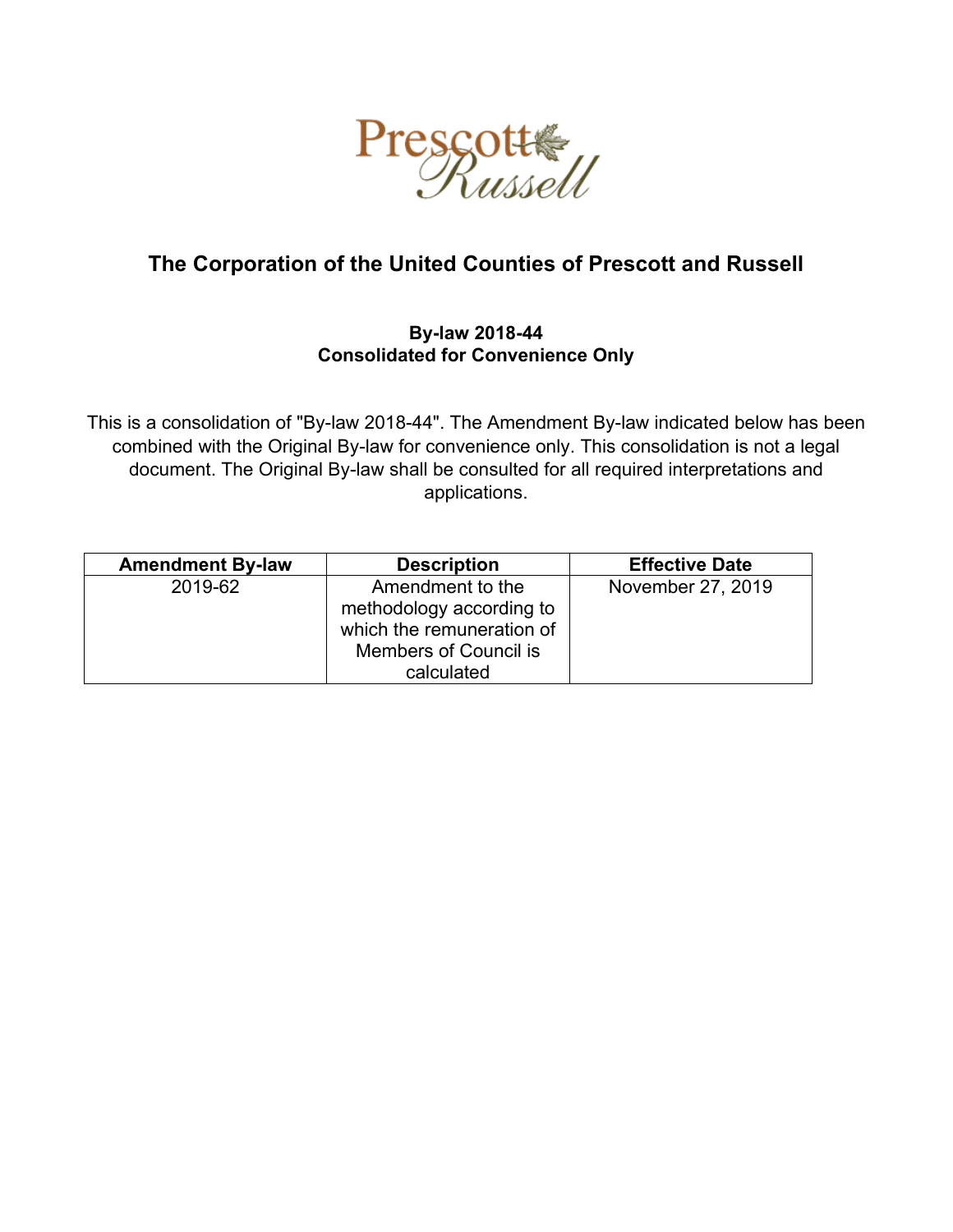# **THE CORPORATION OF THE UNITED COUNTIES**

# **OF PRESCOTT AND RUSSELL**

### **BY-LAW NUMBER 2018-44** \_\_\_\_\_\_\_\_\_\_\_\_\_\_\_\_\_\_\_\_\_\_\_\_\_\_\_\_\_\_\_\_\_\_\_\_\_\_\_\_\_

### **A BY-LAW TO PROVIDE FOR THE REMUNERATION OF MEMBERS OF THE COUNCIL OF THE UNITED COUNTIES OF PRESCOTT AND RUSSELL EFFECTIVE THE NEXT TERM OF COUNCIL**

**WHEREAS** Section 283 of the *Municipal Act, 2001*, S.O. 2001, as amended provides for the passing of by-laws for the paying of remuneration and expenses to Members of Council.

**AND WHEREAS** Council deems it expedient to increase the remuneration of the Warden and Members of Council and the per diem for attending standing committees as outlined in Report RH-002/2018, in order to offset the loss in total remuneration from the elimination of the onethird tax exemption.

**NOW THEREFORE BE IT ENACTED** by the Council of the Corporation of the United Counties of Prescott and Russell that:

### **1. SHORT TITLE**

This By-Law may be referred to as the Council Remuneration By-Law.

### **2. REMUNERATION**

2.1 Commencing January 1, 2020, the remuneration of the County Warden for his/her responsibilities as Head of Council, for attendance at all Council meetings, and/or any such meetings of committees and outside bodies to which he/she has not been appointed ex officio, and for attendance at all social or public functions as County Warden shall be calculated annually as follows:

> \$0.59 x the population of the United Counties of Prescott and Russell according to the latest Census as published on the Statistics Canada website.

The said remuneration shall be adjusted in accordance with the next Census as published on the Statistics Canada website.

#### **(Amended by By-law 2019-62)**

2.2 Commencing January 1, 2020, the remuneration of the Members of Council for their responsibilities as Council Members, for attendance at all Council meetings, and/or any such meetings of committees and outside bodies to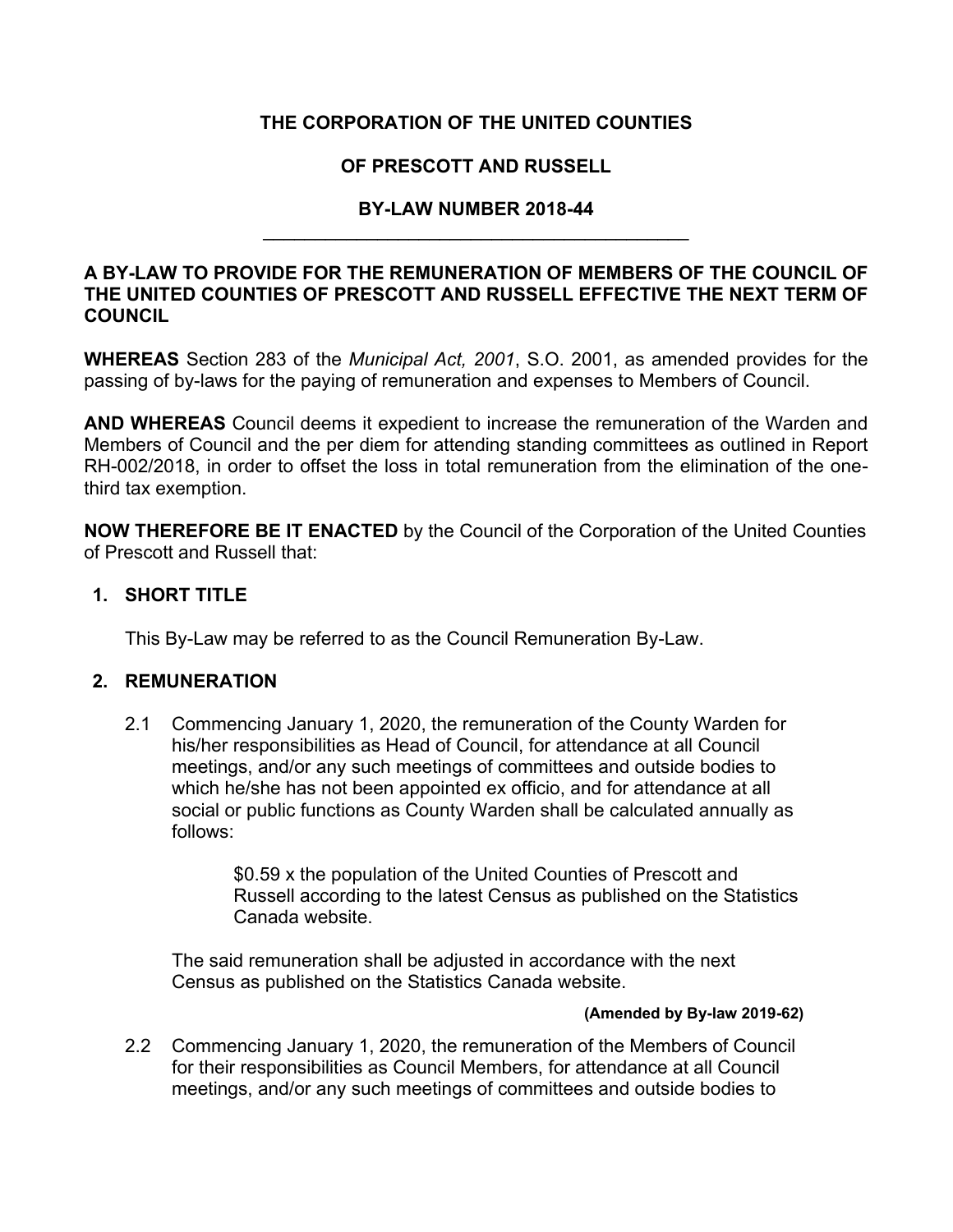which they have not been officially appointed, and for attendance at all social or public functions shall be calculated annually as follows:

> \$0.35 x the population of the United Counties of Prescott and Russell according to the latest Census as published on the Statistics Canada website.

The said remuneration shall be adjusted in accordance with the next Census as published on the Statistics Canada website.

#### **(Amended by By-law 2019-62)**

- 2.3 Such remuneration shall be paid monthly. In the event of the death of a Council Member or upon his/her ceasing to be a Council Member, for any reason, before the expiration of his/her term of office, the remuneration shall be paid up until the end of the month in question.
- 2.4 In addition to the remuneration outlined in paragraph 2.1 and 2.2 above, the Warden and Members of Council shall be paid a per diem of \$160 per meeting for attending:
	- i) standing committees of Council to which they have been duly appointed; and
	- ii) boards or commissions to which they have been duly appointed by by-law or resolution when not reimbursed by the said boards or commissions.
- 2.5 No additional remuneration shall be paid to Members of Council who serve as acting Warden from time to time as designated by Council.

### **3. CONFERENCE, CONVENTION AND SEMINAR ALLOCATION AND EXPENSES**

- 3.1 Members of Council shall receive a maximum yearly allowance of \$6,000 to attend conferences, conventions, seminars or delegations within Canada. Any unused portion of the allowance is not transferable to another Council Member and remains the property of the Counties.
- 3.2 Conference registration fees claimed at the Counties are reimbursed in addition to the \$6,000 allowance and must be supported by invoices/ payment receipts. Registration fees cannot be claimed when the \$6000 allowance has been reached.
- 3.3 Eligible expenses included in the \$6000 allowance are:
	- i) daily attendance per diem of \$105;
	- ii) daily meal expenses and incidentals up to \$75.00;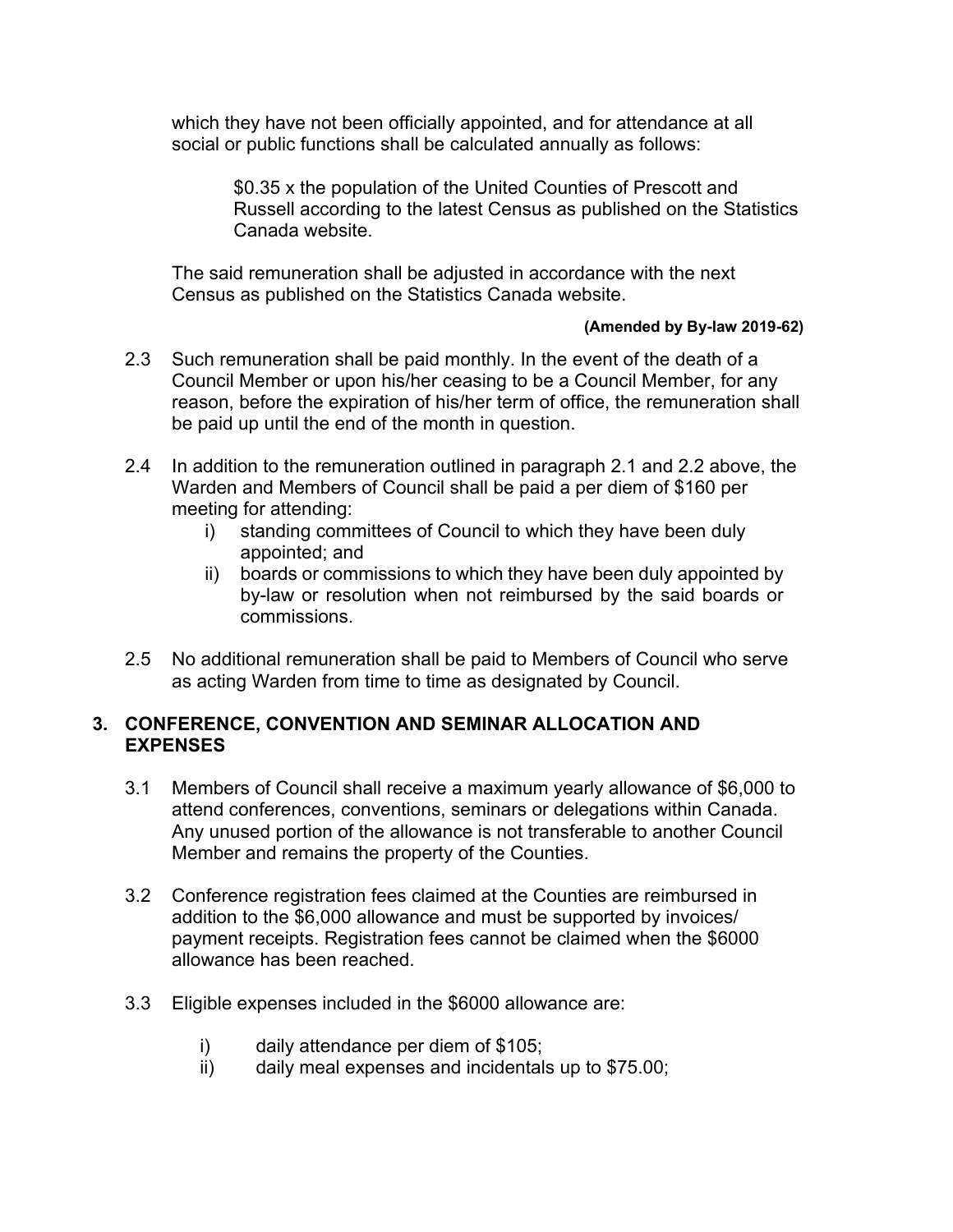- iii) transportation costs including economy air fare, train, car rental, taxi, parking and the per-kilometre allowance rate when using a personal vehicle to attend; and
- iv) overnight accommodation.

Items iii) and iv) above must be supported by invoices/payment receipts.

- 3.4 Members of Council shall submit a completed and signed *Claim for Conference Expenditures* including invoices/payment receipts when requesting reimbursement for expenses.
- 3.5 If a Member of Council exceeds the \$6,000 allowance, he/she will be personally responsible for the over expenditure.
- 3.6 If the conference or convention is out of Canada, attendance must be approved by a resolution of the Council prior to the event.
- 3.7 The Warden may attend any conferences and receive reimbursement for all eligible expenses, but cannot exceed his/her budgeted expenses for the year.
- 3.8 The past Warden will attend the EOWC transition meeting in January of each year as part of his succession duties and the eligible expenses incurred for said meeting will be reimbursed in addition to his/her \$6,000 allowance.
- 3.9 If the Warden becomes Chair of the EOWC he/she will be required to attend all meetings of the Caucus as scheduled for the year following his/her tenure and the eligible expenses incurred will be reimbursed in addition to his/her \$6,000 allowance.

# **4. MEALS**

- 4.1 Members of Council may claim meal expenses at the per diem rate of \$75 without receipts when attending conferences, convention, delegations or seminars. The per diem rate for 2019 is comprised of an allowance of \$12/breakfast, \$15/lunch, \$33/dinner, and \$15/incidentals. The meal expense per diem rate is confirmed by by-law from time to time.
- 4.2 Meal expenses incurred by a Member of Council are included in his/her \$6,000 allowance.
- 4.3 Meal expenses cannot be claimed when meals are supplied at the event attended or included in the registration fees.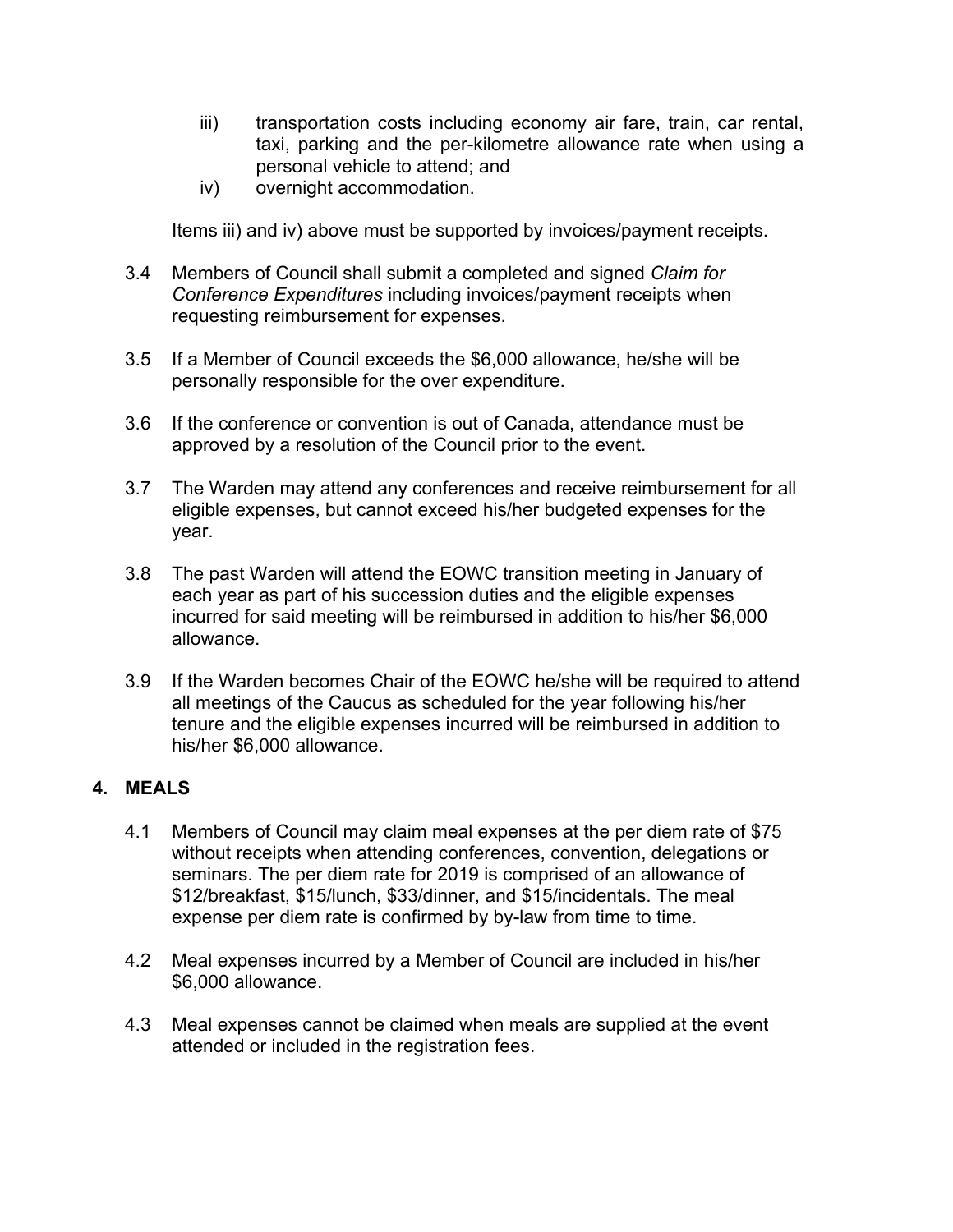# **5. PER-KILOMETRE ALLOWANCE RATE**

- 5.1 Members of Council using their personal vehicle to attend Council meetings, duly appointed committee or board meetings when not reimbursed by outside bodies, or for attendance at conferences, delegations, conventions, seminars or representing the Warden on County business shall receive the following per-kilometre allowance rates for 2019:
	- \$0.55 per kilometre for the first 5,000 kilometres driven;
	- \$0.49 per kilometre driven after that.
- 5.2 Notwithstanding the number of meetings held either before or after a Council meeting on a given day, Members of Council shall only be reimbursed for one trip to attend said meetings.
- 5.3 The per-kilometre allowance rates are revised and adjusted yearly in accordance with the maximum/reasonable rates published by the Canada Revenue Agency and approved by by-law.

### **6. TECHNOLOGY EQUIPMENT**

- 6.1 During their term of office, Members of Council shall be provided with an electronic device to receive and access the paperless agenda and supporting documents provided to them for Council and committee meetings.
- 6.2 Members of Council are responsible for returning the electronic device in good working condition at the end of their term of office. As per Policy ADM/015, the user is responsible for the cost of replacement or repair if the equipment is lost, stolen or damaged due to negligence.

# **7. ACCIDENT INSURANCE AND RETIREMENT BENEFITS**

- 7.1 During their term of office, Members of Council are covered up to a maximum of \$200,000 by a Council Accident Policy and the premium for said policy is paid by the Counties.
- 7.2 Each Member of Council participates in the OMERS pension plan as enacted by previous Council by-law. A Member of Council is not entitled to terminate his/her participation in the OMERS pension plan unless Council opts out unanimously.
- **8.** That By-law Number 2018-07 be and is hereby repealed at such time as the present By-law comes into force and effect on the 1<sup>st</sup> day January, 2019.